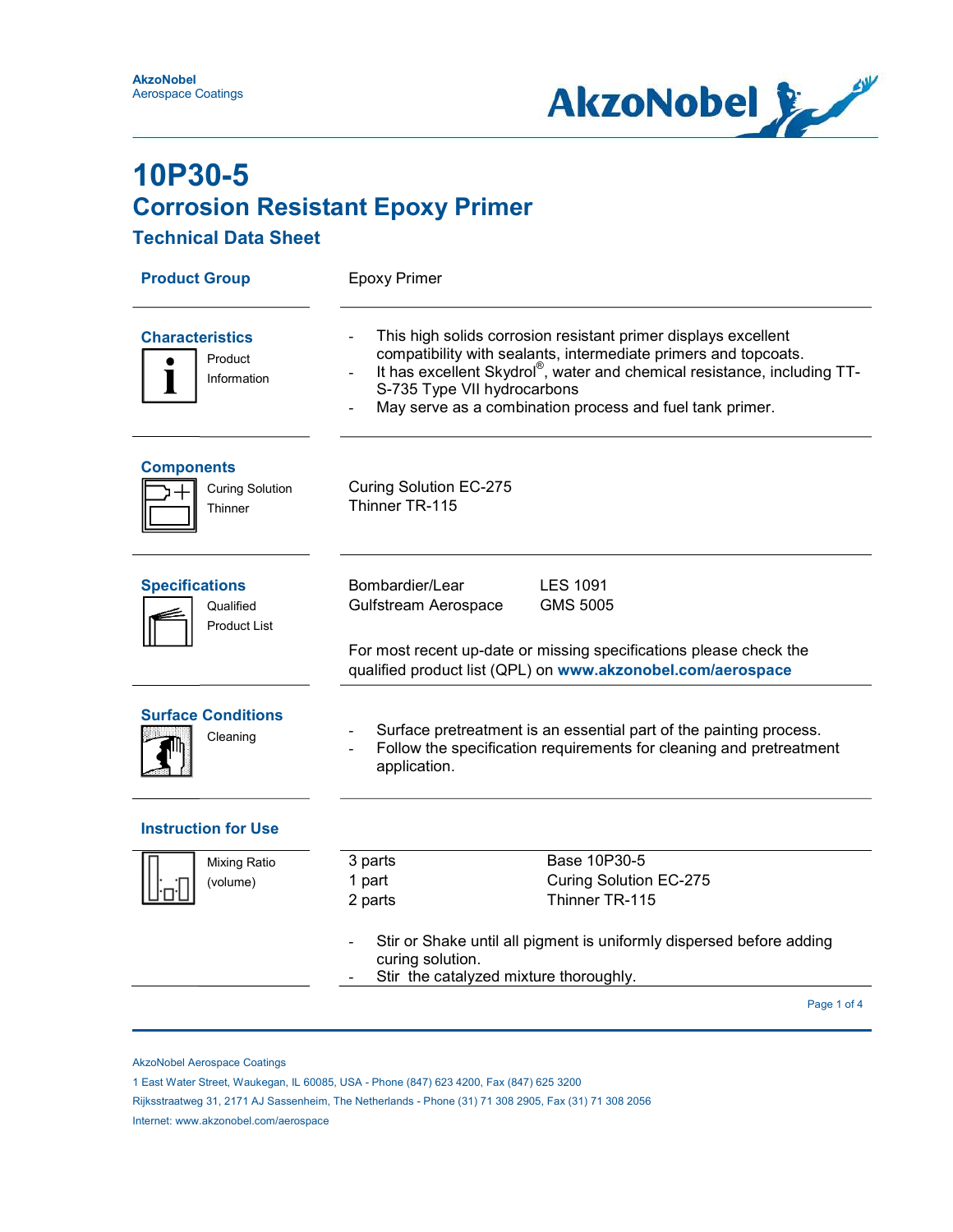

| <b>Induction Time</b>                         | 15 minutes                                                                                                                                                                                                                                                                                                                                                                                                      |  |
|-----------------------------------------------|-----------------------------------------------------------------------------------------------------------------------------------------------------------------------------------------------------------------------------------------------------------------------------------------------------------------------------------------------------------------------------------------------------------------|--|
| Initial Spraying<br>Viscosity<br>(25°C/77°F)  | 14-18 seconds ISO Cup 4<br>12-16 seconds Zahn-Cup 2                                                                                                                                                                                                                                                                                                                                                             |  |
| Note                                          | Viscosity measurements are provided as guidelines only and are not to be<br>used as quality control parameters. Certified information is provided by<br>certification documentation available on request.                                                                                                                                                                                                       |  |
| Pot life<br>(25°C/77°F)                       | 8 hours.                                                                                                                                                                                                                                                                                                                                                                                                        |  |
| Dry Film<br>  µm<br><b>Thickness</b><br>(DFT) | 12.7 – 20.3 micron ( $\mu$ m)<br>$0.5 - 0.8$ mils                                                                                                                                                                                                                                                                                                                                                               |  |
| <b>Application</b><br><b>Recommendations</b>  |                                                                                                                                                                                                                                                                                                                                                                                                                 |  |
| Conditions                                    | $15-35^{\circ}$ C<br>Temperature:<br>$59 - 95^{\circ}F$<br>$35 - 75%$<br>Relative Humidity:                                                                                                                                                                                                                                                                                                                     |  |
| <b>Note</b>                                   | The quality of the application of all coatings will be influenced by the spray<br>equipment chosen and the temperature, humidity, and air flow of the paint<br>application area. When applying the product for the first time, it is<br>recommended that test panels be prepared in order to identify the best<br>equipment settings to be used in optimizing the performance and<br>appearance of the coating. |  |

Page 2 of 4 and 2 of 4 and 2 of 4 and 2 of 4 and 2 of 4 and 2 of 4 and 2 of 4 and 2 of 4

AkzoNobel Aerospace Coatings

 Rijksstraatweg 31, 2171 AJ Sassenheim, The Netherlands - Phone (31) 71 308 2905, Fax (31) 71 308 2056 Internet: www.akzonobel.com/aerospace

 <sup>1</sup> East Water Street, Waukegan, IL 60085, USA - Phone (847) 623 4200, Fax (847) 625 3200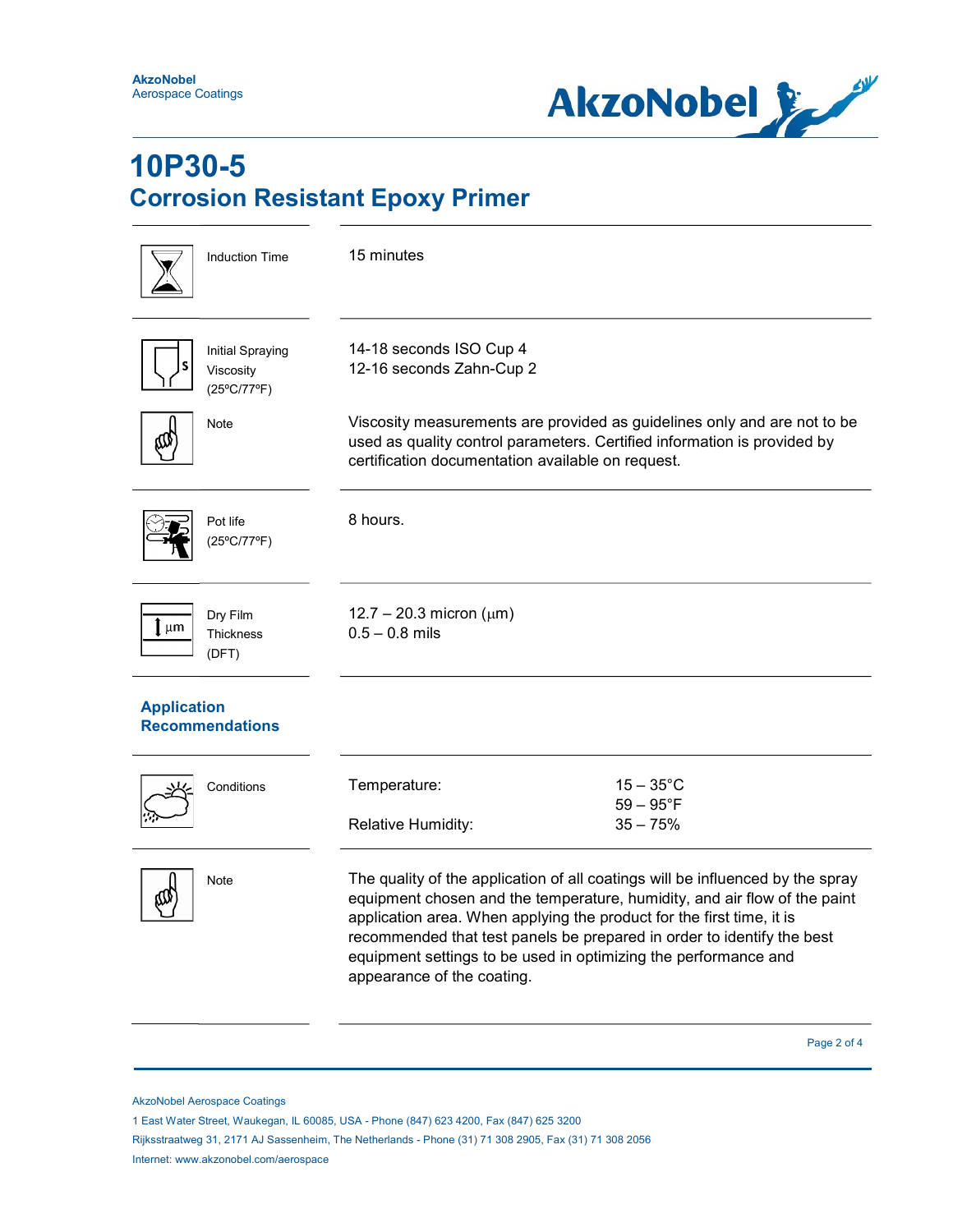

| Equipment                                                               | Air<br><b>HVLP</b><br>Air Electrostatic<br>Airless Electrostatic                                                                                     | 1.4 mm (.055 inch) nozzle orifice<br>1.4 mm (.055 inch) nozzle orifice<br>1.2 mm (.047 inch) nozzle orifice<br>.28-.33 mm (.011-.013 inch) nozzle orifice |  |
|-------------------------------------------------------------------------|------------------------------------------------------------------------------------------------------------------------------------------------------|-----------------------------------------------------------------------------------------------------------------------------------------------------------|--|
| Number of<br>Coats                                                      | Spray an even wet coat.                                                                                                                              |                                                                                                                                                           |  |
| Cleaning of<br>Equipment                                                | Use MPK, MEK or similar.                                                                                                                             |                                                                                                                                                           |  |
| <b>Physical Properties</b>                                              |                                                                                                                                                      |                                                                                                                                                           |  |
| <b>Drying Times</b><br>(25 +/- 2°C / 77<br>$+/- 2$ °F, 55 +/-<br>5% RH) | Dry to handle<br>Dry to recoat<br>Force cure                                                                                                         | 1 hour<br>4 hours<br>30 minute flash followed by one hour at<br>160°F (71°C). Dry to recoat after one<br>additional hour at ambient temperature.          |  |
| Theoretical<br>Coverage                                                 | 15.7 $m^2$ per liter ready to apply at 25 $\mu$ m dry film thickness<br>640 ft <sup>2</sup> per US gallon ready to apply at 1 mil dry film thickness |                                                                                                                                                           |  |
| Dry Film Weight<br>Κg<br>µm                                             | 43.2 $g/m^2$ per 25 micron<br>0.009 lbs/ft <sup>2</sup> per mil                                                                                      |                                                                                                                                                           |  |
| Volatile Organic<br>Compounds                                           | Max 350 g/l (per US calculations)<br>Max 2.9 lbs/gal                                                                                                 |                                                                                                                                                           |  |
| Gloss (60°)<br>GL                                                       | 30 maximum GU                                                                                                                                        |                                                                                                                                                           |  |
|                                                                         |                                                                                                                                                      | Page 3 of 4                                                                                                                                               |  |

AkzoNobel Aerospace Coatings

1 East Water Street, Waukegan, IL 60085, USA - Phone (847) 623 4200, Fax (847) 625 3200

 Rijksstraatweg 31, 2171 AJ Sassenheim, The Netherlands - Phone (31) 71 308 2905, Fax (31) 71 308 2056 Internet: www.akzonobel.com/aerospace